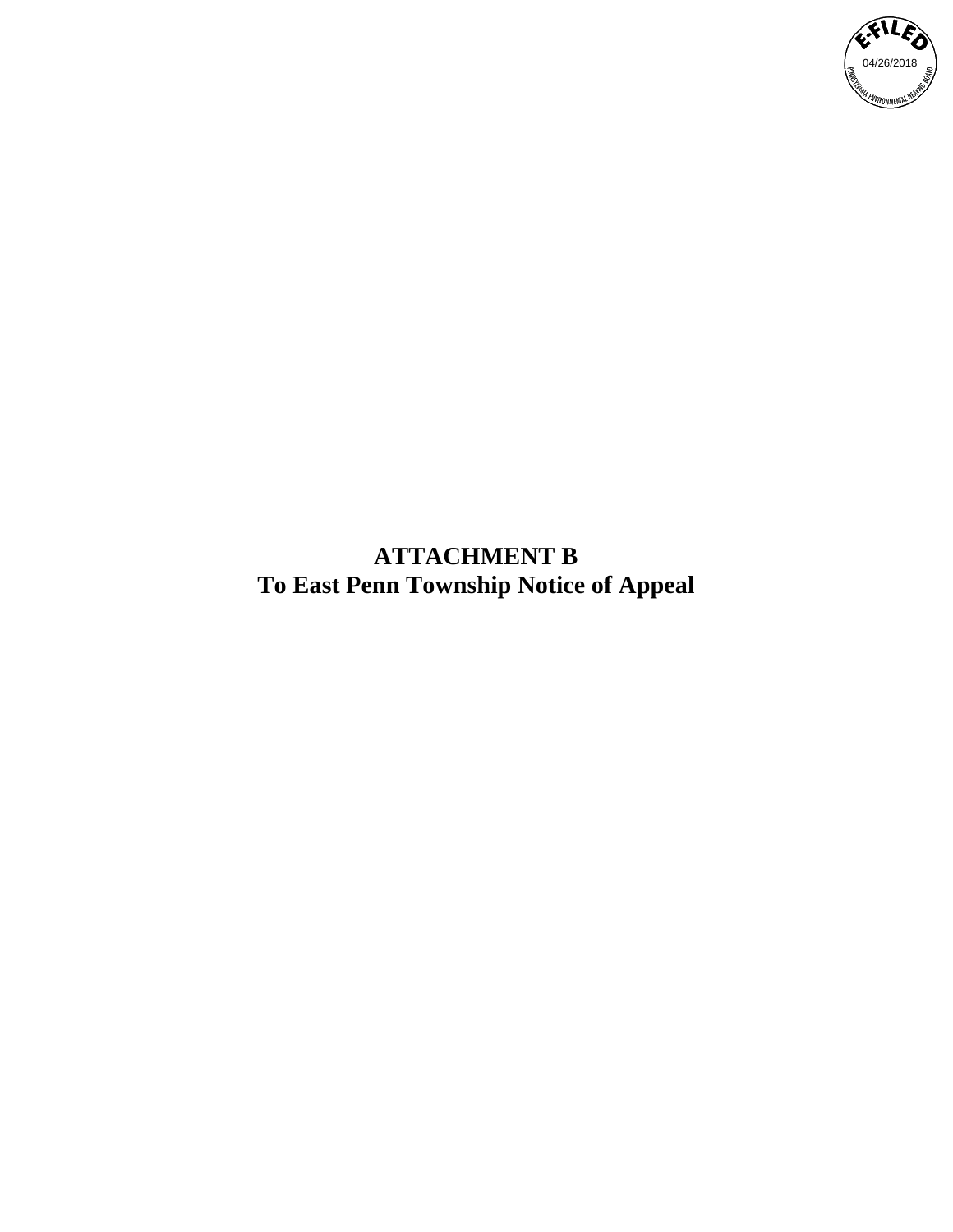$\gamma_{\mu\nu}$  ,  $\epsilon$ 



## Jarecki, Paul

From: Derstine, Terry Sent: Wednesday, March 02, 2011 4:04 PM Jarecki, Paul  $To:$ Subject: FW: Johnstown WWTP biosolids

Keep in mind that the disposal quidelines below are not our regulations.

Terry W. Derstine | Radiation Protection Program Manager Department of Environmental Protection Southeast Regional Office 2 East Main Street | Norristown, PA 19401 Phone: 484.250.5854 | Fax: 484.250.5951 www.depweb.state.pa.us

-----Original Message-----From: Derstine, Terry Sent: Wednesday, January 26, 2011 2:03 PM To: Dudley, Keith; Everett, Alan; Sansoni, Nancy; Haneiko, Andrew Subject: RE: Johnstown WWTP biosolids

Hi all:

What we're primarily concerned with is the concentration of Radium-226. Based on the chart below, we had a high of 7,000 pCi/kg and an average of around 4,000 pCi/kg. Most of limits are expressed in  $pC_i/q$ , so we're talking 7  $pC_i/q$  as a high and 4  $pC_i/q$  average.

Radium exists naturally in soil, rocks, surface water, groundwater, plants, and animals in generally low concentrations – on the order of one part per trillion, or 1 pCi/q.

## Some generic limits for Ra-226:

Dust, Debris, or Recyclable Materials Limits - 5 pCi/g of radium-226 above the natural background concentration.

Surficial Soils Limits -5 pCi/q of radium-226 above the local background concentration.

**Disposal Guidelines** 

- 1. For disposal of radium-226 contaminated materials in the form of bulk waste, such as contaminated soil or contaminated debris, materials containing a radium-226 concentration not exceeding 50 picocuries per gram, averaged over any single shipment, can be accepted in a landfill.
- 2. For disposal of radium-226 contaminated waste materials at concentrations above 50 picocuries per gram, the contaminated wastes should be transferred to a licensed radioactive waste disposal facility.

I wouldn't be too alarmed about the concentrations below, but it is something that we should definitely keep an eye on.